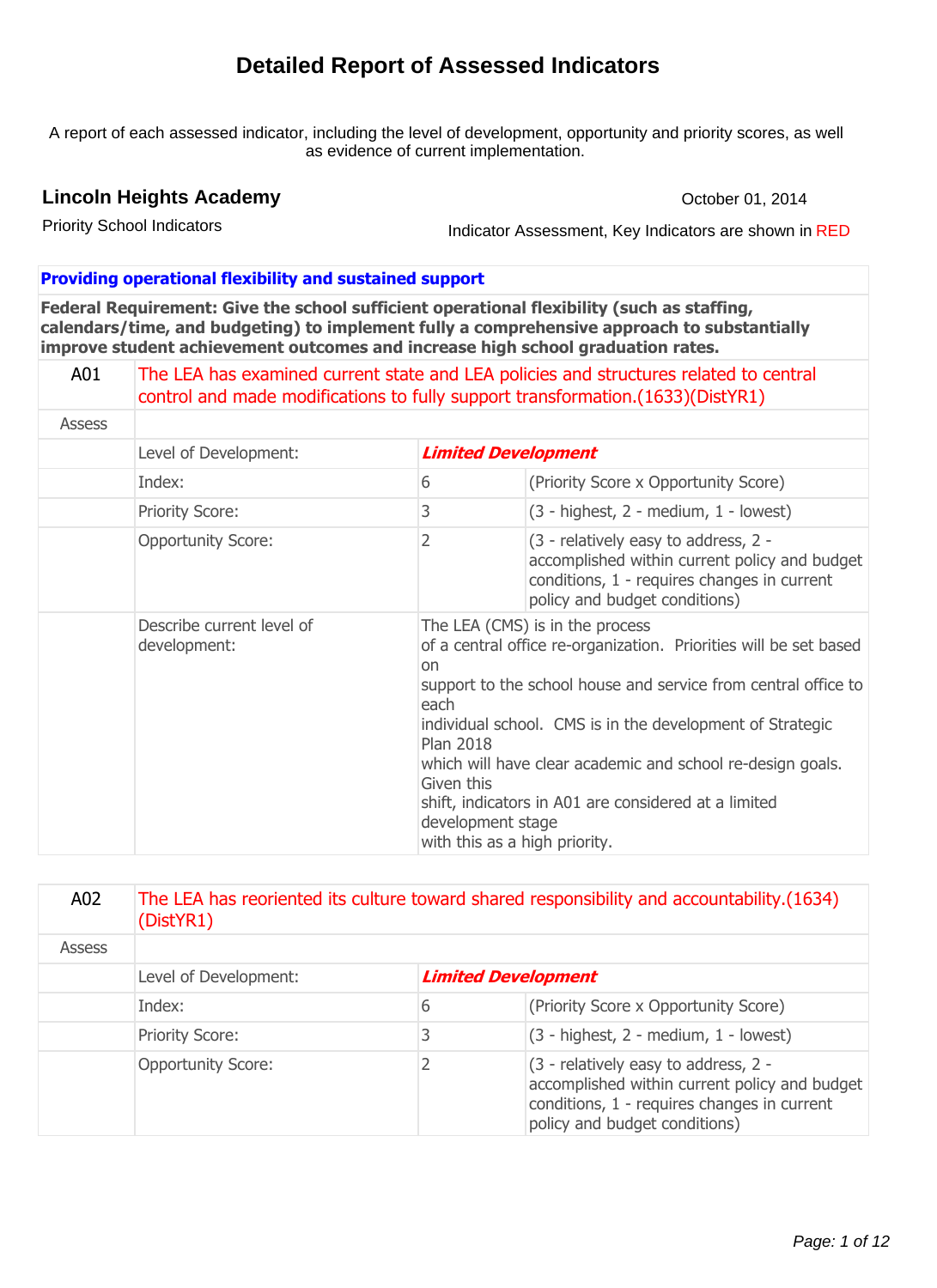| Describe current level of<br>development: | Previous tools for data<br>management and analysis and management are under review<br>and will be<br>upgraded throughout the 2013-2014 school year. CMS will<br>be implementing<br>a data monitoring calendar, The Navigator that is linked to a<br>variety<br>of available data source points. |
|-------------------------------------------|-------------------------------------------------------------------------------------------------------------------------------------------------------------------------------------------------------------------------------------------------------------------------------------------------|
|-------------------------------------------|-------------------------------------------------------------------------------------------------------------------------------------------------------------------------------------------------------------------------------------------------------------------------------------------------|

### **Providing operational flexibility and sustained support**

**Federal Requirement: Ensure that the school receives ongoing, intensive technical assistance and related support from the LEA, the SEA, or a designated external lead partner organization (such as a school turnaround organization or EMO).**

| <b>B15</b>    | The LEA provides the school transformation team members with information on what the<br>school can do to promote rapid improvement. (1663) (DistYR1) |                                                            |                                                                                                                                                                                                                                                                                  |
|---------------|------------------------------------------------------------------------------------------------------------------------------------------------------|------------------------------------------------------------|----------------------------------------------------------------------------------------------------------------------------------------------------------------------------------------------------------------------------------------------------------------------------------|
| <b>Assess</b> |                                                                                                                                                      |                                                            |                                                                                                                                                                                                                                                                                  |
|               | Level of Development:                                                                                                                                |                                                            | <b>Limited Development</b>                                                                                                                                                                                                                                                       |
|               | Index:                                                                                                                                               | 4                                                          | (Priority Score x Opportunity Score)                                                                                                                                                                                                                                             |
|               | <b>Priority Score:</b>                                                                                                                               | 2                                                          | (3 - highest, 2 - medium, 1 - lowest)                                                                                                                                                                                                                                            |
|               | <b>Opportunity Score:</b>                                                                                                                            | 2                                                          | (3 - relatively easy to address, 2 -<br>accomplished within current policy and budget<br>conditions, 1 - requires changes in current<br>policy and budget conditions)                                                                                                            |
|               | Describe current level of<br>development:                                                                                                            | provided<br>their<br>school.<br>support to<br>improvement. | Through the introduction and<br>implementation of Strategic Plan 2018, schools will be<br>professional development, tools and support for transforming<br>CMS central services have undergone a shift to provide<br>schools in identifying what is needed to truly promote rapid |

### **Developing and increasing teacher and school leader effectiveness**

**Federal Requirement: Replace the principal who led the school prior to commencement of the transformation model.**

| C01           | The LEA has determined whether an existing principal in position for two years or less has<br>the necessary competencies to be a transformation leader. (1639) (DistYR1) |                            |  |
|---------------|--------------------------------------------------------------------------------------------------------------------------------------------------------------------------|----------------------------|--|
| <b>Assess</b> |                                                                                                                                                                          |                            |  |
|               | Level of Development:                                                                                                                                                    | <b>Full Implementation</b> |  |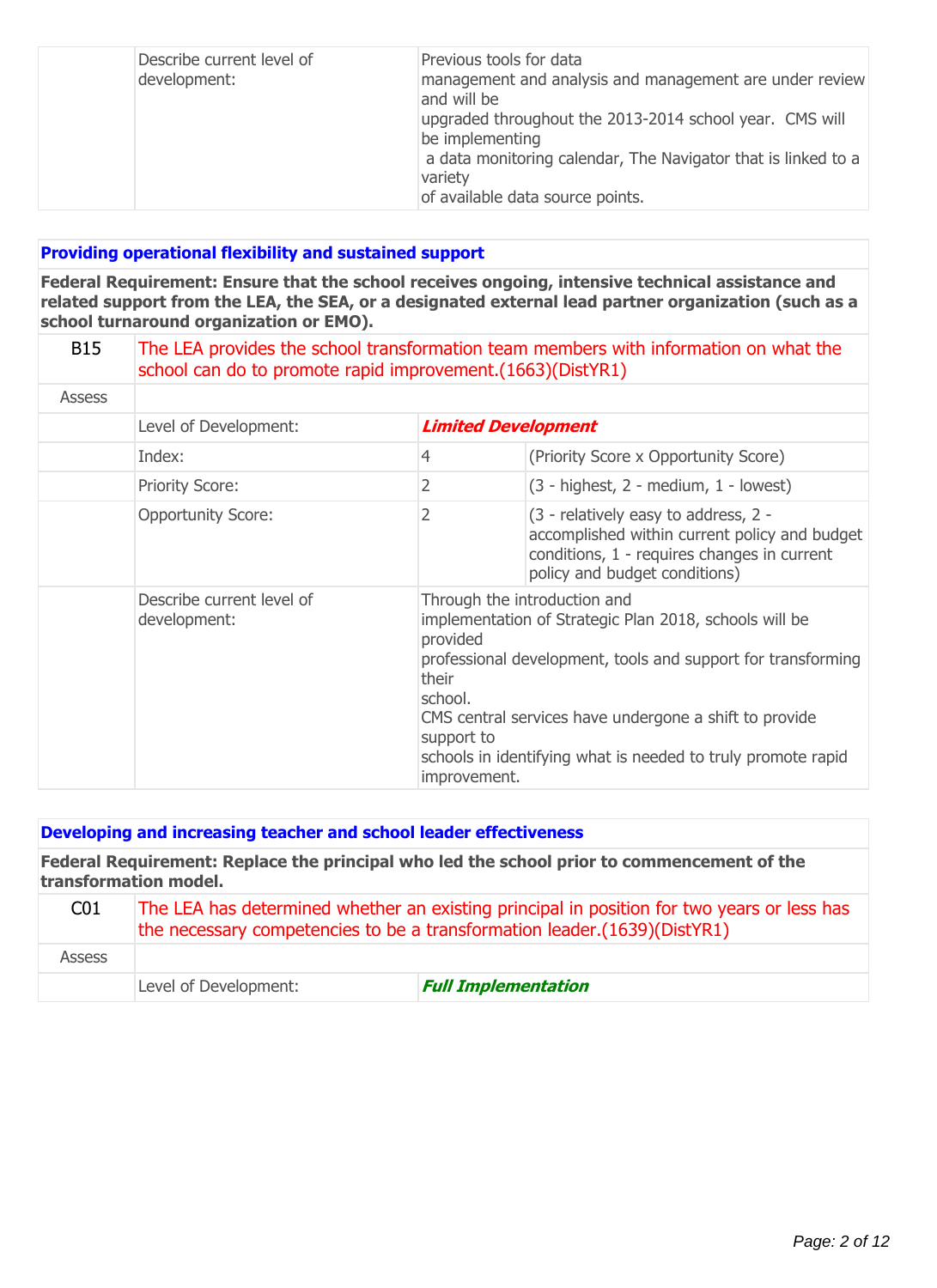| Evidence: | that time they<br>participate in a district wide induction program. In the first<br>year, principals<br>are assigned a mentoring coach who meets with them<br>monthly to provide<br>professional development and support. In the second year,<br>principals<br>participate in the SAM's Project, which includes a coach and<br>extensive<br>professional development. Additionally, all CMS principals are<br>evaluated using<br>the North Carolina School Executive Performance Evaluation<br>tool. Throughout the<br>year they are monitored consistently using a professional<br>development plan that<br>targets their areas for growth. |
|-----------|----------------------------------------------------------------------------------------------------------------------------------------------------------------------------------------------------------------------------------------------------------------------------------------------------------------------------------------------------------------------------------------------------------------------------------------------------------------------------------------------------------------------------------------------------------------------------------------------------------------------------------------------|
|-----------|----------------------------------------------------------------------------------------------------------------------------------------------------------------------------------------------------------------------------------------------------------------------------------------------------------------------------------------------------------------------------------------------------------------------------------------------------------------------------------------------------------------------------------------------------------------------------------------------------------------------------------------------|

| C <sub>06</sub> | The LEA selects and hires qualified principals with the necessary competencies to be<br>change leaders.(1644)(DistYR1) |                                                                     |                                                                                                                                                                                                                                                                                                                                                                                                                                                                  |
|-----------------|------------------------------------------------------------------------------------------------------------------------|---------------------------------------------------------------------|------------------------------------------------------------------------------------------------------------------------------------------------------------------------------------------------------------------------------------------------------------------------------------------------------------------------------------------------------------------------------------------------------------------------------------------------------------------|
| <b>Assess</b>   |                                                                                                                        |                                                                     |                                                                                                                                                                                                                                                                                                                                                                                                                                                                  |
|                 | Level of Development:                                                                                                  |                                                                     | <b>Limited Development</b>                                                                                                                                                                                                                                                                                                                                                                                                                                       |
|                 | Index:                                                                                                                 | 6                                                                   | (Priority Score x Opportunity Score)                                                                                                                                                                                                                                                                                                                                                                                                                             |
|                 | <b>Priority Score:</b>                                                                                                 | 3                                                                   | $(3 - highest, 2 - medium, 1 - lowest)$                                                                                                                                                                                                                                                                                                                                                                                                                          |
|                 | <b>Opportunity Score:</b>                                                                                              | 2                                                                   | (3 - relatively easy to address, 2 -<br>accomplished within current policy and budget<br>conditions, 1 - requires changes in current<br>policy and budget conditions)                                                                                                                                                                                                                                                                                            |
|                 | Describe current level of<br>development:                                                                              | in an<br>in the<br>Principals are<br>Evaluation<br>Attention to the | CMS is currently working with many challenges in attracting<br>and retaining top talent. All new CMS<br>principals are given a two year contract and they participate<br>induction program. Activities include coaching, participation<br>SAMS project, and extensive professional development.<br>evaluated using the North Carolina Executive Performance<br>Tool. Targeted professional development is provided.<br>development of strong leaders is ongoing. |

| C08           | The principal effectively and clearly communicates the message of change. (1665)<br>(SchoolYR1) |                            |  |
|---------------|-------------------------------------------------------------------------------------------------|----------------------------|--|
| <b>Assess</b> |                                                                                                 |                            |  |
|               | Level of Development:                                                                           | <b>Full Implementation</b> |  |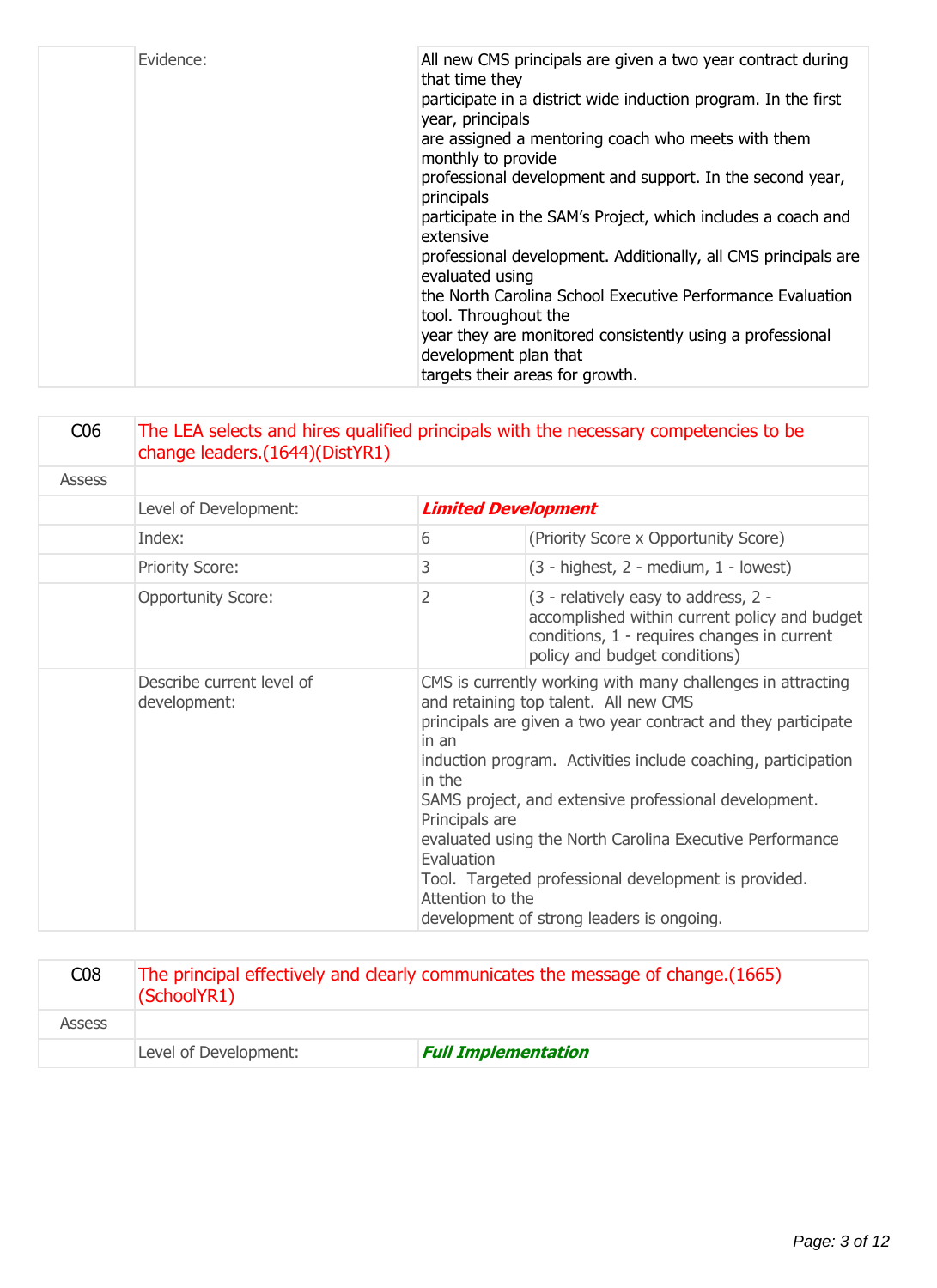| Evidence: | Ms. Jones continues to update staff with all federal, state and<br>district initiatives as evident in her evaluation. On standard I<br>Strategic Leadership element b leading change, Ms. Jones<br>was rated accomplished. To maintain this, we will need to<br>articulate the rationale behind change and build staff capacity<br>throughout the building. We need to empower the staff to<br>develop as leaders in the classroom and the profession. We<br>must continue to have honest conversations where we<br>acknowledge failures and celebrate accomplishments. We<br>must continue to strive to develop an environment where |
|-----------|---------------------------------------------------------------------------------------------------------------------------------------------------------------------------------------------------------------------------------------------------------------------------------------------------------------------------------------------------------------------------------------------------------------------------------------------------------------------------------------------------------------------------------------------------------------------------------------------------------------------------------------|
|           | teachers are willing to take risks to improve student academic<br>and behavioral achievements.                                                                                                                                                                                                                                                                                                                                                                                                                                                                                                                                        |

| C13           | The principal focuses on building leadership capacity, achieving learning goals, and<br>improving instruction.(1712)(SchoolYR1) |                                                                                                                                                                                                                                                                                                                                                                                                                                                                                                                                                                                                                                                                                                                                                                                                                                                                                                                                                                                                                                                                                                                                                                                                                                                |  |
|---------------|---------------------------------------------------------------------------------------------------------------------------------|------------------------------------------------------------------------------------------------------------------------------------------------------------------------------------------------------------------------------------------------------------------------------------------------------------------------------------------------------------------------------------------------------------------------------------------------------------------------------------------------------------------------------------------------------------------------------------------------------------------------------------------------------------------------------------------------------------------------------------------------------------------------------------------------------------------------------------------------------------------------------------------------------------------------------------------------------------------------------------------------------------------------------------------------------------------------------------------------------------------------------------------------------------------------------------------------------------------------------------------------|--|
| <b>Assess</b> |                                                                                                                                 |                                                                                                                                                                                                                                                                                                                                                                                                                                                                                                                                                                                                                                                                                                                                                                                                                                                                                                                                                                                                                                                                                                                                                                                                                                                |  |
|               | Level of Development:                                                                                                           | <b>Full Implementation</b>                                                                                                                                                                                                                                                                                                                                                                                                                                                                                                                                                                                                                                                                                                                                                                                                                                                                                                                                                                                                                                                                                                                                                                                                                     |  |
|               | Evidence:                                                                                                                       | On the state working conditions survey Morgan school has<br>raised its score in several areas that impact leadership<br>capacity. According to the survey: Teachers are recognized<br>as educational experts (up from 61.9 in 2010 to 76.2% in<br>2012), Teachers are encouraged to participate in school<br>leadership positions (up from 75% in 2010 to 85.7% in 2012)<br>and Teachers have an appropriate level of influence on<br>decision making (up from 35% in 2010 to 73.7% in 2012).<br>In the areas related to achieving learning goals and<br>improving instruction, 80% of teachers feel that professional<br>development provided enhances their ability to implement<br>instructional strategies that meet diverse student learning<br>needs, and to improve student learning; 95% of teachers<br>responded that they are encouraged to try new things to<br>improve instruction, and that supports provided translate to<br>improvements in instruction. It is necessary that teachers<br>continue to be provided the support and opportunities for<br>growth as we move forward to sustain our efforts. We will<br>need to collect behavioral and academic data to support the<br>impact our changes have on student learning. |  |

#### **Developing and increasing teacher and school leader effectiveness**

**Federal Requirement: Use rigorous, transparent, and equitable evaluation systems for teachers and principals that a) take into account data on student growth as a significant factor as well as other factors, such as multiple observation-based assessments of performance and ongoing collections of professional practice reflective of student achievement and increased high school graduation rates; and b) are designed and developed with teacher and principal involvement.**

| D <sub>0</sub> 1 | The principal regularly evaluates a range of teacher skills and knowledge, using a variety of<br>valid and reliable tools.(1671)(SchoolYR1) |  |                                         |
|------------------|---------------------------------------------------------------------------------------------------------------------------------------------|--|-----------------------------------------|
| Assess           |                                                                                                                                             |  |                                         |
|                  | <b>Limited Development</b><br>Level of Development:                                                                                         |  |                                         |
|                  | Index:                                                                                                                                      |  | (Priority Score x Opportunity Score)    |
|                  | <b>Priority Score:</b>                                                                                                                      |  | $(3 - highest, 2 - medium, 1 - lowest)$ |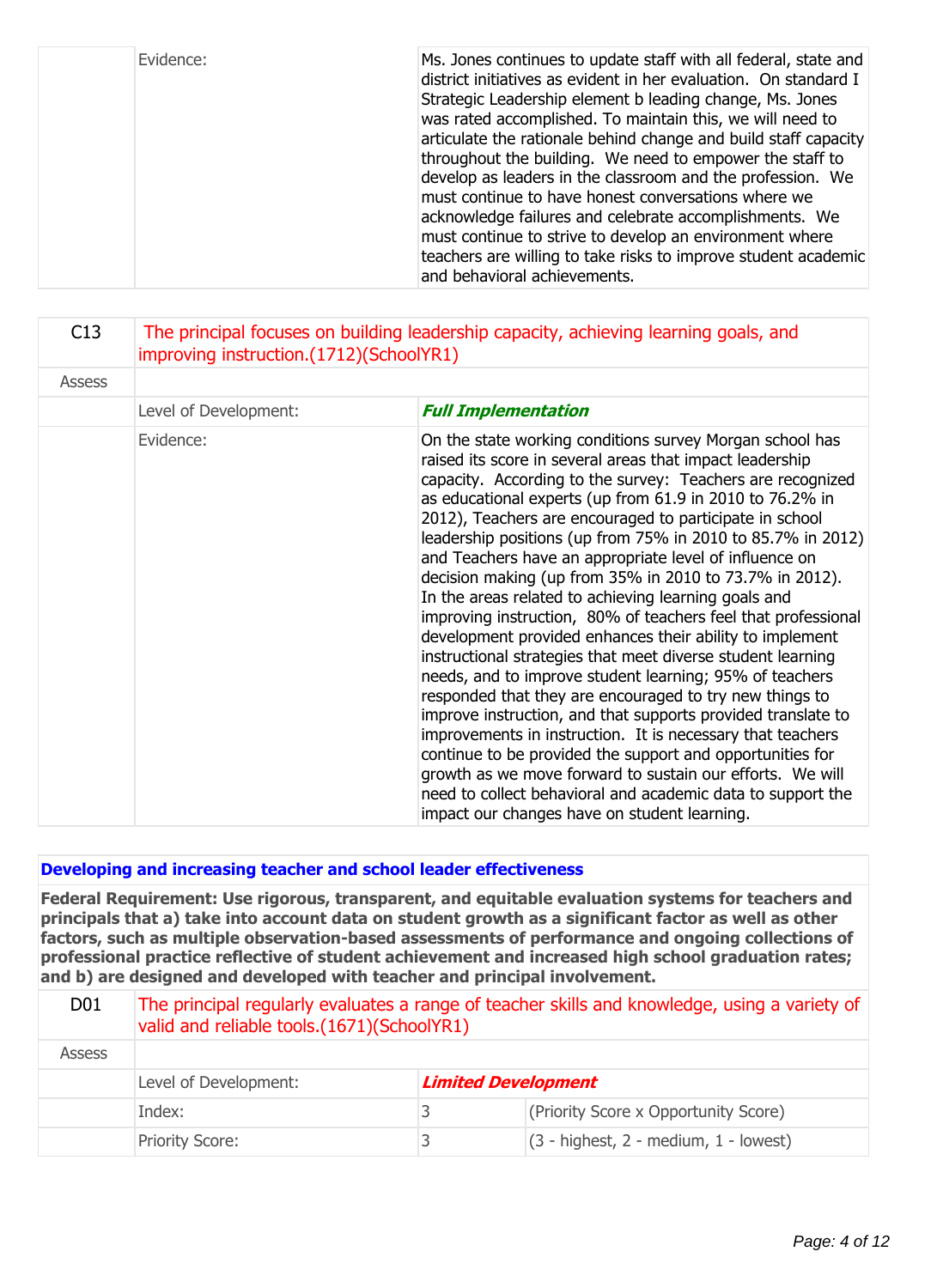| <b>Opportunity Score:</b>                 | (3 - relatively easy to address, 2 -<br>accomplished within current policy and budget<br>conditions, 1 - requires changes in current<br>policy and budget conditions)                                                                                                                                                                                                                                                                                                                                                                                                                                                |
|-------------------------------------------|----------------------------------------------------------------------------------------------------------------------------------------------------------------------------------------------------------------------------------------------------------------------------------------------------------------------------------------------------------------------------------------------------------------------------------------------------------------------------------------------------------------------------------------------------------------------------------------------------------------------|
| Describe current level of<br>development: | One of the challenges at Lincoln Heights Academy is the<br>transient nature of our students and the frequent turnover in<br>members over the past 3 years. The transient nature of our<br>students (ex. Moving to and from higher levels of care)<br>makes tracking value added data more difficult. This is the<br>first year in the last 5 years that we have the same<br>administrative team from one year to the next. This<br>inconsistency and the influx of students with extremely<br>challenging and unique behaviors has limited our ability to do<br>more than the required observations and evaluations. |

| D <sub>0</sub> 2 | The principal includes evaluation of student outcomes in teacher evaluation.(1672)<br>(SchoolYR1) |                                                                                                                                                                                                                                                                                                                                                                                                                                                                                                                                                                                                                                                                                                                                                                                                                                                                                                                                                                                                                                                                                    |                                                                                                                                                                       |
|------------------|---------------------------------------------------------------------------------------------------|------------------------------------------------------------------------------------------------------------------------------------------------------------------------------------------------------------------------------------------------------------------------------------------------------------------------------------------------------------------------------------------------------------------------------------------------------------------------------------------------------------------------------------------------------------------------------------------------------------------------------------------------------------------------------------------------------------------------------------------------------------------------------------------------------------------------------------------------------------------------------------------------------------------------------------------------------------------------------------------------------------------------------------------------------------------------------------|-----------------------------------------------------------------------------------------------------------------------------------------------------------------------|
| <b>Assess</b>    |                                                                                                   |                                                                                                                                                                                                                                                                                                                                                                                                                                                                                                                                                                                                                                                                                                                                                                                                                                                                                                                                                                                                                                                                                    |                                                                                                                                                                       |
|                  | Level of Development:                                                                             |                                                                                                                                                                                                                                                                                                                                                                                                                                                                                                                                                                                                                                                                                                                                                                                                                                                                                                                                                                                                                                                                                    | <b>Limited Development</b>                                                                                                                                            |
|                  | Index:                                                                                            | $\overline{4}$                                                                                                                                                                                                                                                                                                                                                                                                                                                                                                                                                                                                                                                                                                                                                                                                                                                                                                                                                                                                                                                                     | (Priority Score x Opportunity Score)                                                                                                                                  |
|                  | Priority Score:                                                                                   | $\overline{2}$                                                                                                                                                                                                                                                                                                                                                                                                                                                                                                                                                                                                                                                                                                                                                                                                                                                                                                                                                                                                                                                                     | $(3 - highest, 2 - medium, 1 - lowest)$                                                                                                                               |
|                  | <b>Opportunity Score:</b>                                                                         | 2                                                                                                                                                                                                                                                                                                                                                                                                                                                                                                                                                                                                                                                                                                                                                                                                                                                                                                                                                                                                                                                                                  | (3 - relatively easy to address, 2 -<br>accomplished within current policy and budget<br>conditions, 1 - requires changes in current<br>policy and budget conditions) |
|                  | Describe current level of<br>development:                                                         | The transient nature of our students makes tracking value<br>added data more difficult. In the 2011-2013 school year over<br>33% of our students were initial placements from other<br>states, these students come throughout the school year and<br>many did not come in time to be counted in our student<br>growth data. The goal we have for our students is for them<br>to transition out of our school and return to their home<br>school, students that accomplish this goal do not count<br>towards our student outcome data if they leave before the<br>school year is over. At this time about 20% of our students<br>are either new to CMS or are re-enrolls from higher levels of<br>care. Currently this year we have more than doubled the size<br>of our administrative and support staff teams allowing us to<br>develop a plan to provide more frequent and regular<br>evaluations and coaching to all of our staff. We are working<br>to develop individualized student data files to better track<br>learning outcomes for any student that we serve throughout |                                                                                                                                                                       |

#### **Developing and increasing teacher and school leader effectiveness**

**Federal Requirement: Identify and reward school leaders, teachers, and other staff who, in implementing this model, have increased student achievement and high school graduation rates and identify and remove those who, after ample opportunities have been provided for them to improve their professional practice, have not done so.**

| E12    | The LEA has a team available to help principals as they deal with underperforming        |
|--------|------------------------------------------------------------------------------------------|
|        | employees to minimize principal's time spent dismissing low performers. (1690) (DistYR1) |
| Assess |                                                                                          |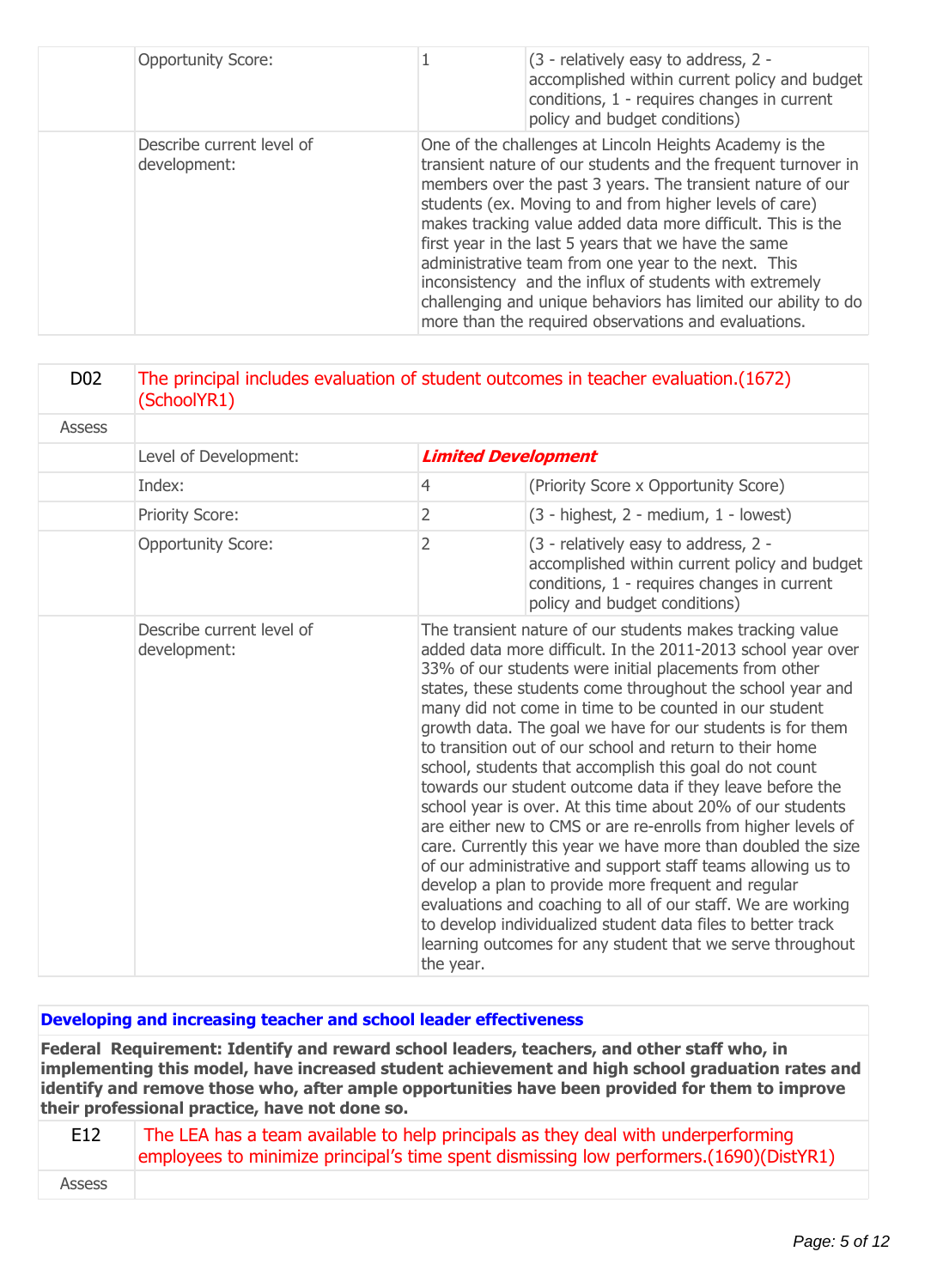| Level of Development:                     | <b>Limited Development</b>                                                                                                                                                                                                                                                                                     |                                                                                                                                                                       |
|-------------------------------------------|----------------------------------------------------------------------------------------------------------------------------------------------------------------------------------------------------------------------------------------------------------------------------------------------------------------|-----------------------------------------------------------------------------------------------------------------------------------------------------------------------|
| Index:                                    | 6                                                                                                                                                                                                                                                                                                              | (Priority Score x Opportunity Score)                                                                                                                                  |
| <b>Priority Score:</b>                    | 3                                                                                                                                                                                                                                                                                                              | $(3 - highest, 2 - medium, 1 - lowest)$                                                                                                                               |
| <b>Opportunity Score:</b>                 |                                                                                                                                                                                                                                                                                                                | (3 - relatively easy to address, 2 -<br>accomplished within current policy and budget<br>conditions, 1 - requires changes in current<br>policy and budget conditions) |
| Describe current level of<br>development: | CMS is organized with human resources and employee<br>assistance support aligned with individual<br>learning communities. This process for addressing<br>performance issues<br>with employees continues to evolve from purely a compliance<br>effort to a<br>focus on coaching teachers towards effectiveness. |                                                                                                                                                                       |

### **Developing and increasing teacher and school leader effectiveness**

**Federal Requirement: Provide staff ongoing, high-quality, job-embedded professional development that is aligned with the school's comprehensive instructional program and designed with school staff to ensure they are equipped to facilitate effective teaching and learning and have the capacity to successfully implement school reform strategies.**

| F <sub>0</sub> 7 | The LEA/School sets goals for professional development and monitors the extent to which it<br>has changed practice.(1698)(SchoolYR1) |   |                                                                                                                                                                       |
|------------------|--------------------------------------------------------------------------------------------------------------------------------------|---|-----------------------------------------------------------------------------------------------------------------------------------------------------------------------|
| <b>Assess</b>    |                                                                                                                                      |   |                                                                                                                                                                       |
|                  | Level of Development:                                                                                                                |   | <b>Limited Development</b>                                                                                                                                            |
|                  | Index:                                                                                                                               | 2 | (Priority Score x Opportunity Score)                                                                                                                                  |
|                  | <b>Priority Score:</b>                                                                                                               |   | $(3 - highest, 2 - medium, 1 - lowest)$                                                                                                                               |
|                  | <b>Opportunity Score:</b>                                                                                                            |   | (3 - relatively easy to address, 2 -<br>accomplished within current policy and budget<br>conditions, 1 - requires changes in current<br>policy and budget conditions) |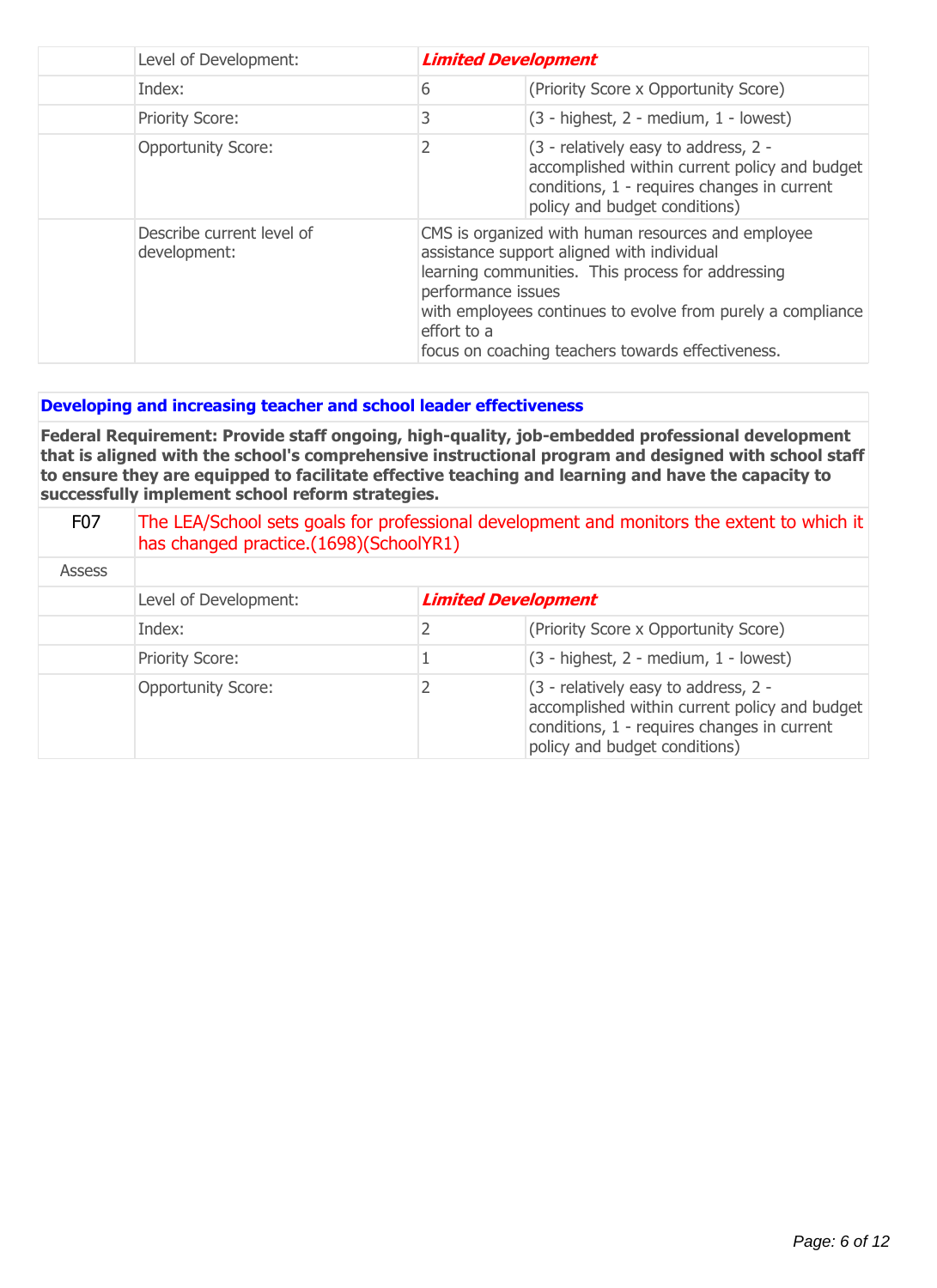| Describe current level of |  |
|---------------------------|--|
| development:              |  |

According to the NC teacher working condition survey results in 2012 83% of teachers believe professional development is aligned with the school improvement plan, 71% believe they have sufficient resources for professional development, and 80% believe that the professional development provided enhances their ability to implement instructional strategies and their ability to improve student learning. The survey also indicates that 95% of teachers believe that the supports they are provided translate to improvements in instructional practices. We have 5 school wide PLCs that focus on various improvement efforts that meet twice a month in place of staff meetings (Literacy, STEAM - science, technology, engineering, arts and math, Global education, Culture and climate, and Parent and community connections). Each PLC sets goals each year aligned with the school improvement plan. We also provide professional development through our grade level PLCs that meet twice a week. During grade level meetings teams focus on behavioral data and improvement strategies one day and academic data and planning the second. This year we are working with the LEA coaches and our facilitators to improve the productivity and team work that occurs during our grade level meetings. We have provided staff with all required professional development as directed by the district including sessions on the common core and time to complete required exceptional children's compliance training. All teachers are provided with opportunities to participate in optional professional development offered by the district throughout the year. LEA RESPONSE: Within Strategic Plan 2014, CMS has established Effective Teaching and Leadership as a district priority. Within in this priority, one of the Key Indicators is provide access to training that is tailored to student and teacher learning needs. Some of the strategies listed are to provide training on a variety of instructional strategies, implement the Differentiation Academy, provide support of the understanding and use of data through the Data Wise process, provide training on rigor, expand the instructional coaching model, fully implement PLCs as a means of providing job-embedded professional training, and provide training on the RTI model. CMS has provided training in each of these areas and monitors the effectiveness of each through survey and student achievement data, participation rosters, and walkthrough and teacher evaluation data. After each professional development session, teachers complete an online feedback survey. Zone staff are aware of teachers and schools that have completed the Differentiation Academy and are able to monitor teachers' ability to implement strategies in their classrooms. The RTI model is being rolled out in phases. Schools who are identified as RTI schools have been assigned a coach who support and monitor implementation. CMS carefully analyzes the achievement performance at each of the schools and assesses the growth and achievement gaps of each subgroup to more formally monitor the effectiveness of the system-level professional development.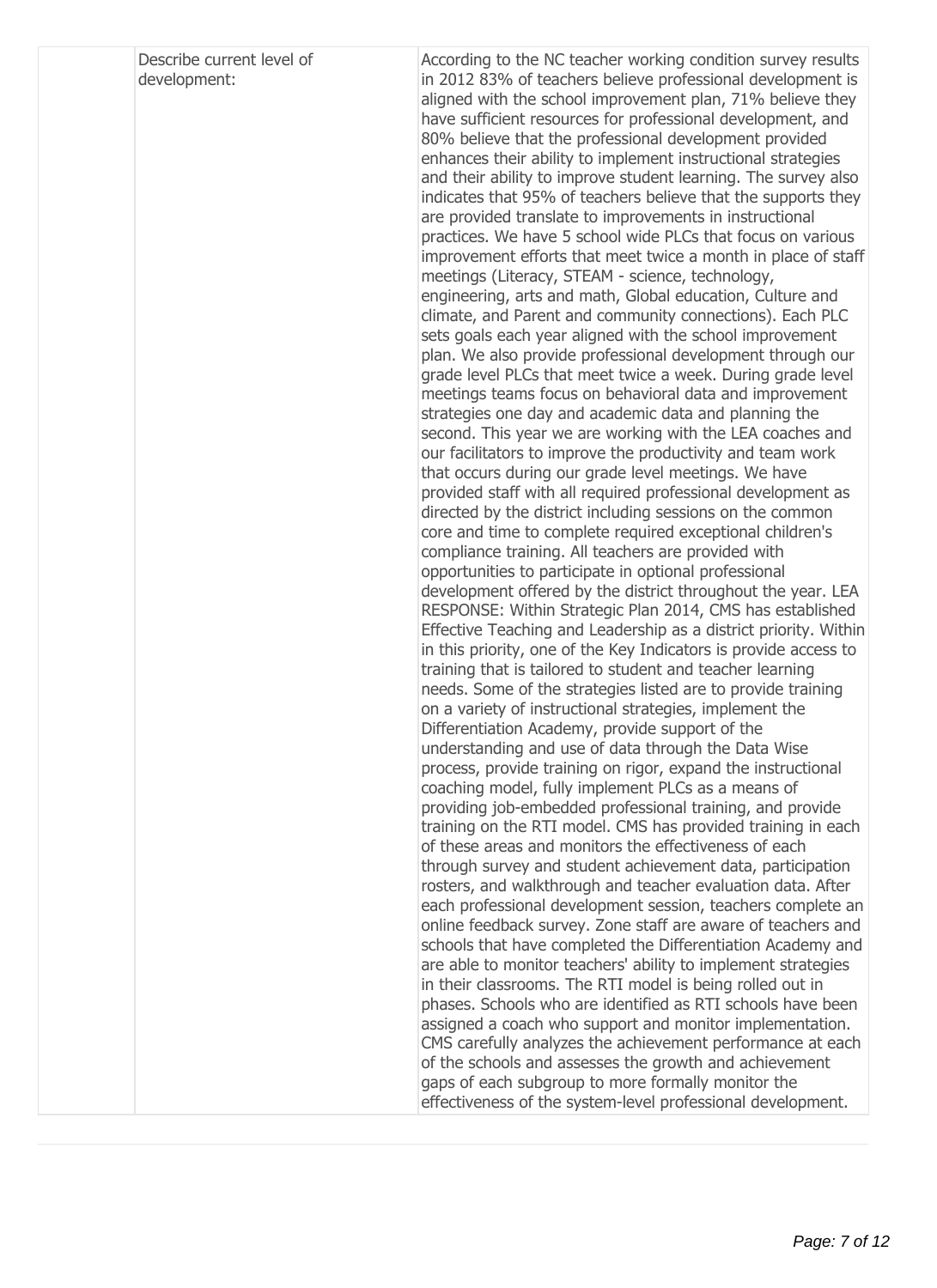#### **Comprehensive instructional reform strategies**

**Federal Requirement: Use data to identify and implement an instructional program that is researchbased and vertically aligned from one grade to the next as well as aligned with state academic standards.**

|  | i<br>Ι |
|--|--------|
|  |        |

# 01  $\blacksquare$  The principal ensures that teachers align instruction with standards and benchmarks. (1714)(SchoolYR1)

| <b>Assess</b> |                                           |                            |                                                                                                                                                                                                                                                                                                                                                                                                                                                                                                                                                                                                                                                                                                                                                  |
|---------------|-------------------------------------------|----------------------------|--------------------------------------------------------------------------------------------------------------------------------------------------------------------------------------------------------------------------------------------------------------------------------------------------------------------------------------------------------------------------------------------------------------------------------------------------------------------------------------------------------------------------------------------------------------------------------------------------------------------------------------------------------------------------------------------------------------------------------------------------|
|               | Level of Development:                     | <b>Limited Development</b> |                                                                                                                                                                                                                                                                                                                                                                                                                                                                                                                                                                                                                                                                                                                                                  |
|               | Index:                                    | 2                          | (Priority Score x Opportunity Score)                                                                                                                                                                                                                                                                                                                                                                                                                                                                                                                                                                                                                                                                                                             |
|               | <b>Priority Score:</b>                    | 2                          | (3 - highest, 2 - medium, 1 - lowest)                                                                                                                                                                                                                                                                                                                                                                                                                                                                                                                                                                                                                                                                                                            |
|               | <b>Opportunity Score:</b>                 |                            | (3 - relatively easy to address, 2 -<br>accomplished within current policy and budget<br>conditions, 1 - requires changes in current<br>policy and budget conditions)                                                                                                                                                                                                                                                                                                                                                                                                                                                                                                                                                                            |
|               | Describe current level of<br>development: |                            | Currently some teachers are consistently utilizing assessment<br>data and the standards to instruction, but this is not<br>consistently implemented throughout the school. Teachers<br>are transitioning from the North Carolina Standard Course of<br>Study to the Common Core Standards this year. One of the<br>challenges we face every year is finding highly qualified<br>teachers for content. Our teachers are highly qualified to<br>teach special education, but most are not qualified in the<br>content area. We were allotted a 7-12 Math content position<br>this year, which provides our high school students with math<br>instruction from a highly qualified teacher, as well as support<br>to our middle school math program. |

| H <sub>0</sub> 3 | All teachers, working in teams, prepare standards-aligned lessons. (1718) (SchoolYR1) |                |                                                                                                                                                                                                                                                                                                                                                                                                                                                                                                                                                                                                                                                                                                                                                                                                                                                                                                                                                                                               |
|------------------|---------------------------------------------------------------------------------------|----------------|-----------------------------------------------------------------------------------------------------------------------------------------------------------------------------------------------------------------------------------------------------------------------------------------------------------------------------------------------------------------------------------------------------------------------------------------------------------------------------------------------------------------------------------------------------------------------------------------------------------------------------------------------------------------------------------------------------------------------------------------------------------------------------------------------------------------------------------------------------------------------------------------------------------------------------------------------------------------------------------------------|
| <b>Assess</b>    |                                                                                       |                |                                                                                                                                                                                                                                                                                                                                                                                                                                                                                                                                                                                                                                                                                                                                                                                                                                                                                                                                                                                               |
|                  | Level of Development:                                                                 |                | <b>Limited Development</b>                                                                                                                                                                                                                                                                                                                                                                                                                                                                                                                                                                                                                                                                                                                                                                                                                                                                                                                                                                    |
|                  | Index:                                                                                | 6              | (Priority Score x Opportunity Score)                                                                                                                                                                                                                                                                                                                                                                                                                                                                                                                                                                                                                                                                                                                                                                                                                                                                                                                                                          |
|                  | Priority Score:                                                                       | 3              | $(3 - highest, 2 - medium, 1 - lowest)$                                                                                                                                                                                                                                                                                                                                                                                                                                                                                                                                                                                                                                                                                                                                                                                                                                                                                                                                                       |
|                  | <b>Opportunity Score:</b>                                                             | $\overline{2}$ | (3 - relatively easy to address, 2 -<br>accomplished within current policy and budget<br>conditions, 1 - requires changes in current<br>policy and budget conditions)                                                                                                                                                                                                                                                                                                                                                                                                                                                                                                                                                                                                                                                                                                                                                                                                                         |
|                  | Describe current level of<br>development:                                             |                | We do not have traditional grade level or content teams.<br>Being that we are a small school, many of our teachers teach<br>multiple grade levels, and many are the only ones teaching<br>the grade(s) they have. Our secondary staff are highly<br>qualified exceptional children's teachers, not content area<br>specialists. This year we were given an allotment for a 7-12<br>grade math teacher. This position allows for a content<br>specialist to work with our high school students, as well as<br>provide support to our middle school program. Our teachers<br>develop standard based lessons, but rarely develop these<br>lessons, activities and assessments cooperatively. Teachers<br>participate in weekly instructional team planning, but this<br>time is not consistently utilized for lesson planning and data<br>analysis. This year we are working with the LEA coach, our<br>academic facilitator and dean of students to increase<br>productivity in these meetings. |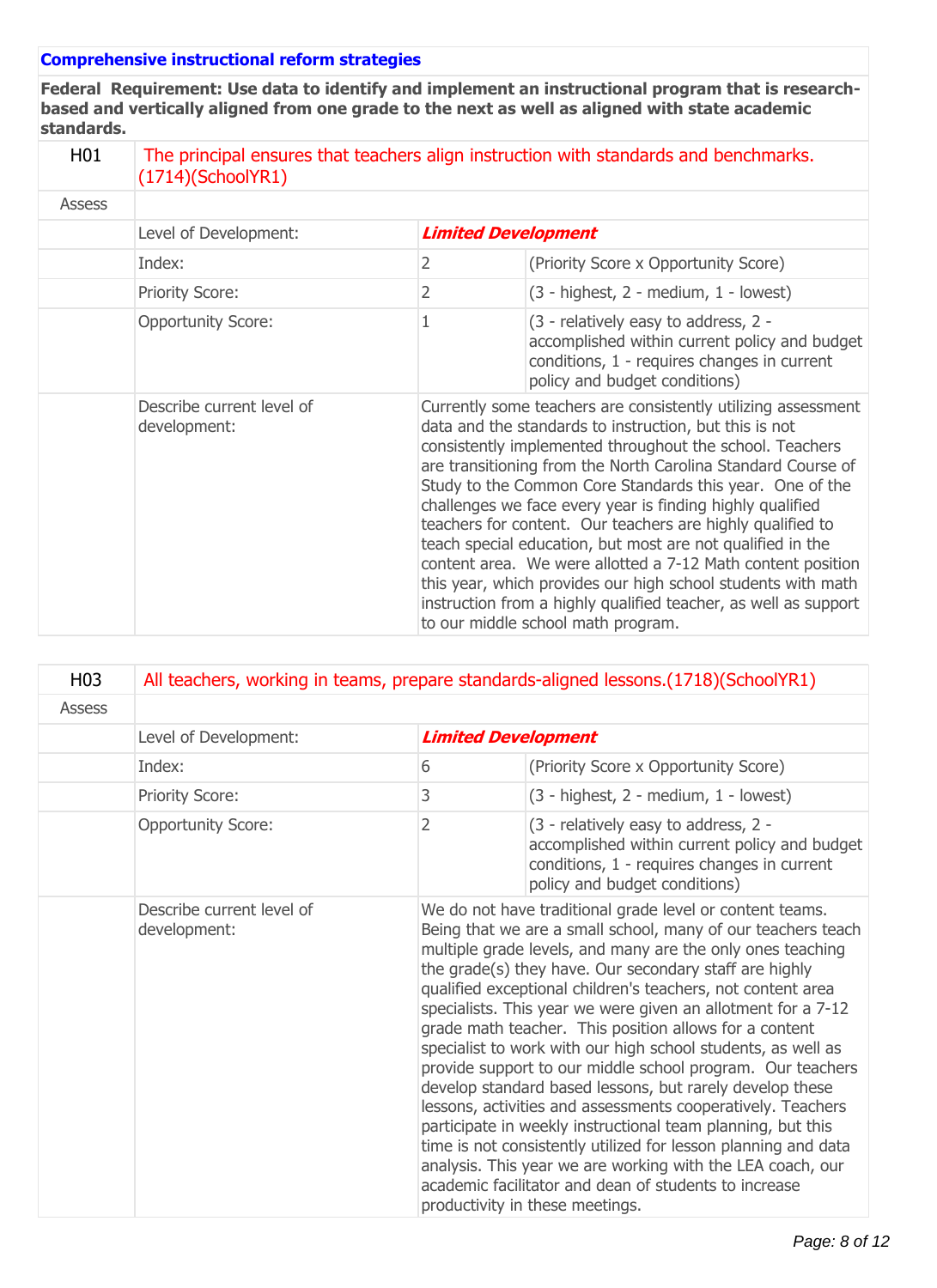# **Comprehensive instructional reform strategies**

**Federal Requirement: Promote the continuous use of student data (such as from formative, interim, and summative assessments) in order to inform and differentiate instruction to meet the academic needs of individual students.**

| I01           | The school has established a team structure among teachers with specific duties and time<br>for instructional planning.(1711)(SchoolYR1) |                |                                                                                                                                                                                                                                                                                                                                                                                                                                                                                                                                                                                                                                                                                                                                                                                                                                                                                                                                                                                                                                                                                                                                                                                                                                                                                                                                                                                                                                                                                                  |
|---------------|------------------------------------------------------------------------------------------------------------------------------------------|----------------|--------------------------------------------------------------------------------------------------------------------------------------------------------------------------------------------------------------------------------------------------------------------------------------------------------------------------------------------------------------------------------------------------------------------------------------------------------------------------------------------------------------------------------------------------------------------------------------------------------------------------------------------------------------------------------------------------------------------------------------------------------------------------------------------------------------------------------------------------------------------------------------------------------------------------------------------------------------------------------------------------------------------------------------------------------------------------------------------------------------------------------------------------------------------------------------------------------------------------------------------------------------------------------------------------------------------------------------------------------------------------------------------------------------------------------------------------------------------------------------------------|
| <b>Assess</b> |                                                                                                                                          |                |                                                                                                                                                                                                                                                                                                                                                                                                                                                                                                                                                                                                                                                                                                                                                                                                                                                                                                                                                                                                                                                                                                                                                                                                                                                                                                                                                                                                                                                                                                  |
|               | Level of Development:                                                                                                                    |                | <b>Limited Development</b>                                                                                                                                                                                                                                                                                                                                                                                                                                                                                                                                                                                                                                                                                                                                                                                                                                                                                                                                                                                                                                                                                                                                                                                                                                                                                                                                                                                                                                                                       |
|               | Index:                                                                                                                                   | $\overline{2}$ | (Priority Score x Opportunity Score)                                                                                                                                                                                                                                                                                                                                                                                                                                                                                                                                                                                                                                                                                                                                                                                                                                                                                                                                                                                                                                                                                                                                                                                                                                                                                                                                                                                                                                                             |
|               | Priority Score:                                                                                                                          | 2              | $(3 - highest, 2 - medium, 1 - lowest)$                                                                                                                                                                                                                                                                                                                                                                                                                                                                                                                                                                                                                                                                                                                                                                                                                                                                                                                                                                                                                                                                                                                                                                                                                                                                                                                                                                                                                                                          |
|               | <b>Opportunity Score:</b>                                                                                                                | $\mathbf{1}$   | (3 - relatively easy to address, 2 -<br>accomplished within current policy and budget<br>conditions, 1 - requires changes in current<br>policy and budget conditions)                                                                                                                                                                                                                                                                                                                                                                                                                                                                                                                                                                                                                                                                                                                                                                                                                                                                                                                                                                                                                                                                                                                                                                                                                                                                                                                            |
|               | Describe current level of<br>development:                                                                                                |                | Currently our school has 4 instructional teams: elementary,<br>middle school, high school, and elective areas. Our middle<br>school and elementary teams have common planning. Our<br>high school and elective teachers are divided among three<br>planning periods due to needs in our schedule. Two days a<br>week are set aside for structured team planning. Tuesday<br>team planning focuses on academic planning and Thursdays<br>are set aside for PBIS planning where we look at high-flyers,<br>implementation of our social skills/classroom management<br>program and analysis of behavioral data. These team<br>planning sessions are designated for teams to review data,<br>problem solve, and develop cooperative plans and activities.<br>Our school also has 5 school wide PLCs that meet twice a<br>month in place of staff meetings. These PLCs include all of<br>our teachers, teacher assistants and support staff. Each<br>member of a school wide PLC has a role with specific duties<br>(ex. Facilitator, SLT member, PBIS member, recorder, time<br>keeper, etc.) To sustain our efforts we must continue to<br>keep these opportunities for collaboration a priority. We are<br>not always able to hold planning meetings as intended due to<br>the intensive behavioral needs or our students, as school<br>safety is our top priority, in order to safeguard these planning<br>meetings we will need additional support staff (BMTs,<br>counselors, administrators). |

| I05           | All teachers employ effective classroom management. (1721) (SchoolYR2) |   |                                                                                                                                                                       |
|---------------|------------------------------------------------------------------------|---|-----------------------------------------------------------------------------------------------------------------------------------------------------------------------|
| <b>Assess</b> |                                                                        |   |                                                                                                                                                                       |
|               | Level of Development:                                                  |   | <b>Limited Development</b>                                                                                                                                            |
|               | Index:                                                                 | 6 | (Priority Score x Opportunity Score)                                                                                                                                  |
|               | <b>Priority Score:</b>                                                 |   | (3 - highest, 2 - medium, 1 - lowest)                                                                                                                                 |
|               | <b>Opportunity Score:</b>                                              |   | (3 - relatively easy to address, 2 -<br>accomplished within current policy and budget<br>conditions, 1 - requires changes in current<br>policy and budget conditions) |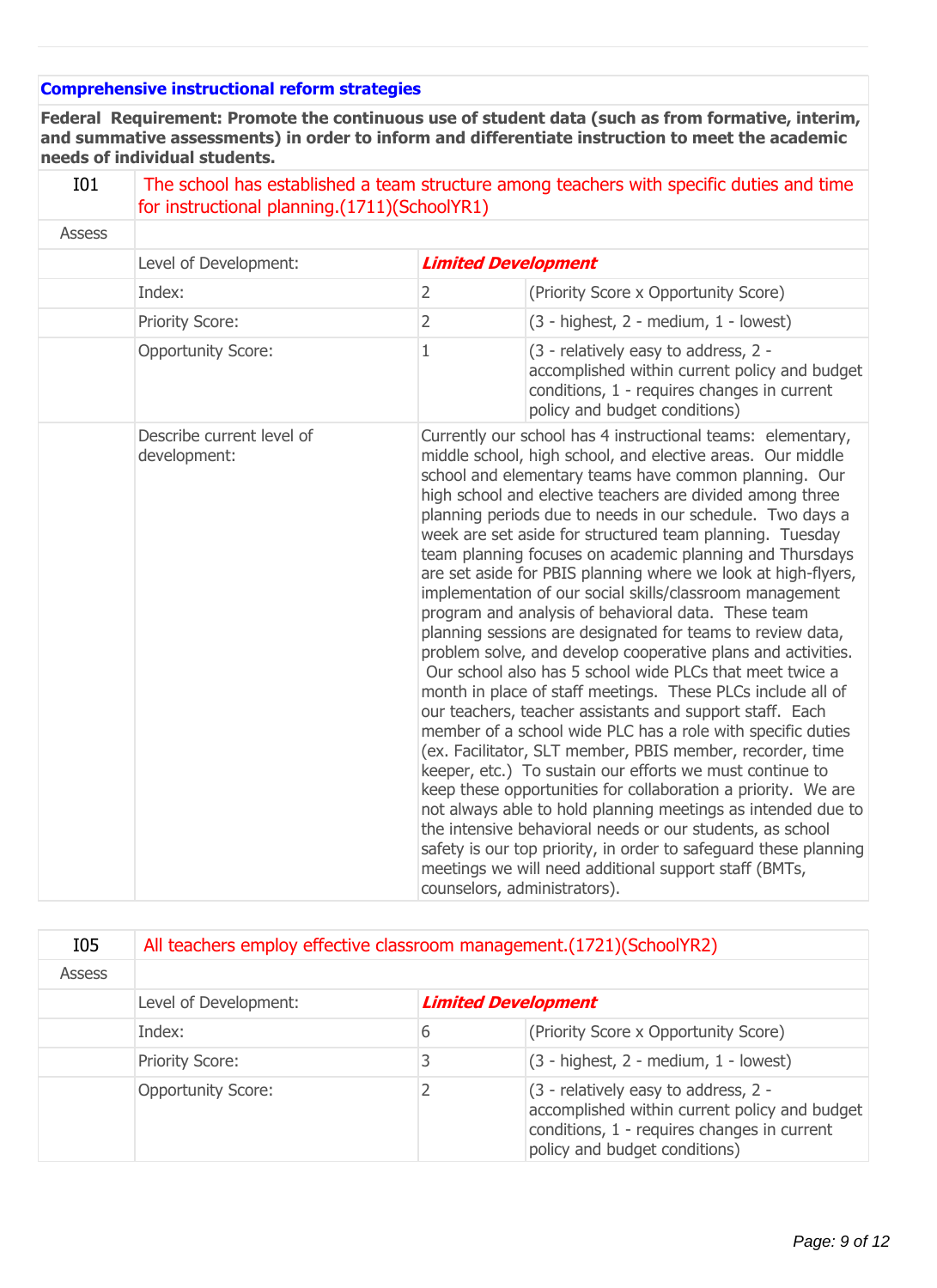| Describe current level of<br>development: | This is not consistent throughout the school. In classrooms<br>with effective classroom management there are clear and<br>high expectations, structures and routines in place, and<br>strong relationships between the staff, students and parents.<br>In classrooms that lack effective classroom management<br>there are inconsistent or vague expectations and routines,<br>frequent power struggles and/or poor relationships. |
|-------------------------------------------|------------------------------------------------------------------------------------------------------------------------------------------------------------------------------------------------------------------------------------------------------------------------------------------------------------------------------------------------------------------------------------------------------------------------------------|
|-------------------------------------------|------------------------------------------------------------------------------------------------------------------------------------------------------------------------------------------------------------------------------------------------------------------------------------------------------------------------------------------------------------------------------------------------------------------------------------|

# I06 The school Leadership Team regularly looks at multiple measures (e.g., behavior data, aggregated classroom observation data, and school climate surveys of staff, students, and parents) and uses this data to make decisions about student social and emotional learning. (2590)(SchoolYR1)

| <b>Assess</b> |                                           |                            |                                                                                                                                                                                                                                                                                                                                                                                                                                                                                                                                                                                                                                                                                                                                                                                                          |
|---------------|-------------------------------------------|----------------------------|----------------------------------------------------------------------------------------------------------------------------------------------------------------------------------------------------------------------------------------------------------------------------------------------------------------------------------------------------------------------------------------------------------------------------------------------------------------------------------------------------------------------------------------------------------------------------------------------------------------------------------------------------------------------------------------------------------------------------------------------------------------------------------------------------------|
|               | Level of Development:                     | <b>Limited Development</b> |                                                                                                                                                                                                                                                                                                                                                                                                                                                                                                                                                                                                                                                                                                                                                                                                          |
|               | Index:                                    | 6                          | (Priority Score x Opportunity Score)                                                                                                                                                                                                                                                                                                                                                                                                                                                                                                                                                                                                                                                                                                                                                                     |
|               | <b>Priority Score:</b>                    | 3                          | $(3 - highest, 2 - medium, 1 - lowest)$                                                                                                                                                                                                                                                                                                                                                                                                                                                                                                                                                                                                                                                                                                                                                                  |
|               | <b>Opportunity Score:</b>                 | 2                          | (3 - relatively easy to address, 2 -<br>accomplished within current policy and budget<br>conditions, 1 - requires changes in current<br>policy and budget conditions)                                                                                                                                                                                                                                                                                                                                                                                                                                                                                                                                                                                                                                    |
|               | Describe current level of<br>development: | improvement.               | Our focus in the past has been on crisis management,<br>because of this we are often reactive and have fallen short on<br>development and assessment of proactive strategies. To<br>address this we have established several structures within<br>our school to increase our use of proactive strategies. We<br>have a school leadership team that is scheduled to meet<br>twice monthly to progress monitor our school improvement<br>efforts. We have a PBIS committee that will meet once a<br>month to review school wide expectations, implementation of<br>the Boys Town program, behavioral data, and develop<br>possible solutions to school wide challenges. We utilize the<br>school wide PLCs and grade level PLCs to discuss concerns,<br>collect, and present data in a cycle of continuous |

### **Increasing learning time and creating community-oriented schools**

**Federal Requirement: Establish schedules and strategies that provide increased learning time.**

| <b>J08</b>    | The LEA/School monitors progress of the extended learning time programs and strategies<br>being implemented, and uses data to inform modifications.(1710)(SchoolYR1) |   |                                                                                                                                                                       |  |  |
|---------------|----------------------------------------------------------------------------------------------------------------------------------------------------------------------|---|-----------------------------------------------------------------------------------------------------------------------------------------------------------------------|--|--|
| <b>Assess</b> |                                                                                                                                                                      |   |                                                                                                                                                                       |  |  |
|               | Level of Development:                                                                                                                                                |   | <b>Limited Development</b>                                                                                                                                            |  |  |
|               | Index:                                                                                                                                                               | 4 | (Priority Score x Opportunity Score)                                                                                                                                  |  |  |
|               | <b>Priority Score:</b>                                                                                                                                               |   | $(3 - highest, 2 - medium, 1 - lowest)$                                                                                                                               |  |  |
|               | <b>Opportunity Score:</b>                                                                                                                                            |   | (3 - relatively easy to address, 2 -<br>accomplished within current policy and budget<br>conditions, 1 - requires changes in current<br>policy and budget conditions) |  |  |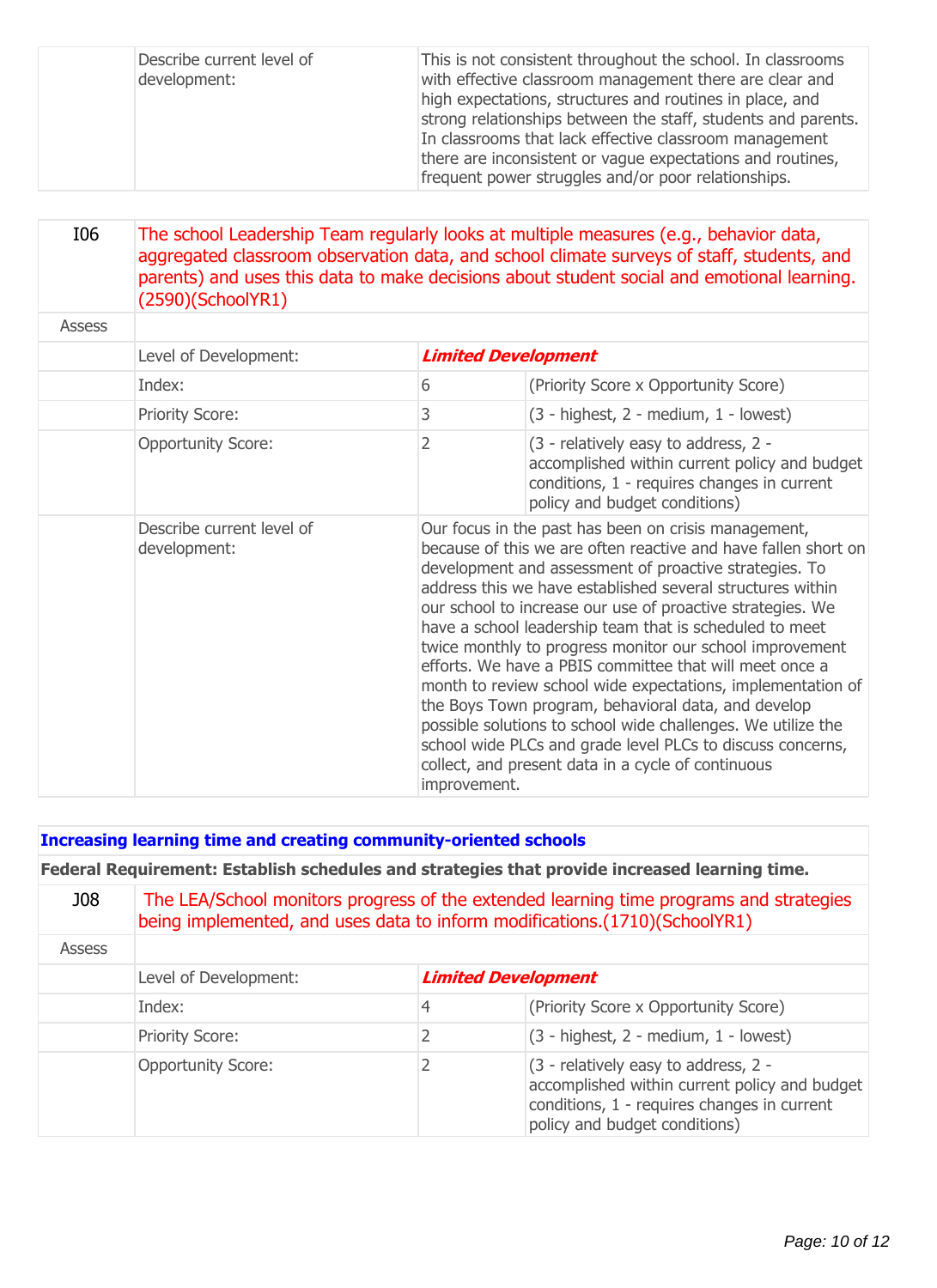| Describe current level of<br>development: | Currently our school is a late school that serves the whole<br>county, with many of our students spending two or more<br>hours a day in transit. In addition many of our students are<br>transitioning back into the public school system from<br>extended stays in mental health facilities where students do<br>not typically receive more than two to three hours daily on<br>academics. We have utilized extended learning programs in<br>the past with limited success. Currently we are looking within<br>the school day to establish extended learning time. We are<br>starting with our middle school program, and have added a<br>learning lab block. This block is intended to meet the IEP<br>goals, and other academic goals based on assessment data<br>such as that from the MAP testing. With the reduction in<br>required credits for graduation, we are also looking to add<br>additional learning lab blocks to our high school student<br>schedules as needed.                                                                                                                                                                     |
|-------------------------------------------|-------------------------------------------------------------------------------------------------------------------------------------------------------------------------------------------------------------------------------------------------------------------------------------------------------------------------------------------------------------------------------------------------------------------------------------------------------------------------------------------------------------------------------------------------------------------------------------------------------------------------------------------------------------------------------------------------------------------------------------------------------------------------------------------------------------------------------------------------------------------------------------------------------------------------------------------------------------------------------------------------------------------------------------------------------------------------------------------------------------------------------------------------------|
|                                           | <b>LEA RESPONSE:</b><br>Through the use of Title I funds schools are able to offer<br>before or after school learning opportunities for students.<br>Students who struggle in their core academic areas are<br>afforded these opportunities for additional instruction.<br>Schools use formative assessments to inform student<br>progress and determine whether adjustments need to be<br>made in the instruction. In addition, technology is often used<br>to provide extended learning opportunities for students.<br>Academic enrichment that is technology based generates<br>reports that provide specific feedback on student strengths<br>and weaknesses. Teacher are able to use these reports to<br>modify and adjust instruction. The district provides teacher<br>training through the Differentiation Academy that gives<br>strategies on how to adjust instruction in all settings to meet<br>the needs of all students. The Differentiation Academy is<br>available to all teachers and central office staff who support<br>schools. This unified understanding of differentiation serves<br>as a necessary component for instruction. |

### **Increasing learning time and creating community-oriented schools**

# **Federal Requirement: Provide ongoing mechanisms for family and community engagement.**

| K07           | The LEA/School has established a positive organizational culture. (1651) (SchoolYR1) |                            |                                                                                                                                                                         |
|---------------|--------------------------------------------------------------------------------------|----------------------------|-------------------------------------------------------------------------------------------------------------------------------------------------------------------------|
| <b>Assess</b> |                                                                                      |                            |                                                                                                                                                                         |
|               | Level of Development:                                                                | <b>Limited Development</b> |                                                                                                                                                                         |
|               | Index:                                                                               | 6                          | (Priority Score x Opportunity Score)                                                                                                                                    |
|               | <b>Priority Score:</b>                                                               |                            | $(3 - highest, 2 - medium, 1 - lowest)$                                                                                                                                 |
|               | <b>Opportunity Score:</b>                                                            |                            | $(3 -$ relatively easy to address, 2 -<br>accomplished within current policy and budget<br>conditions, 1 - requires changes in current<br>policy and budget conditions) |